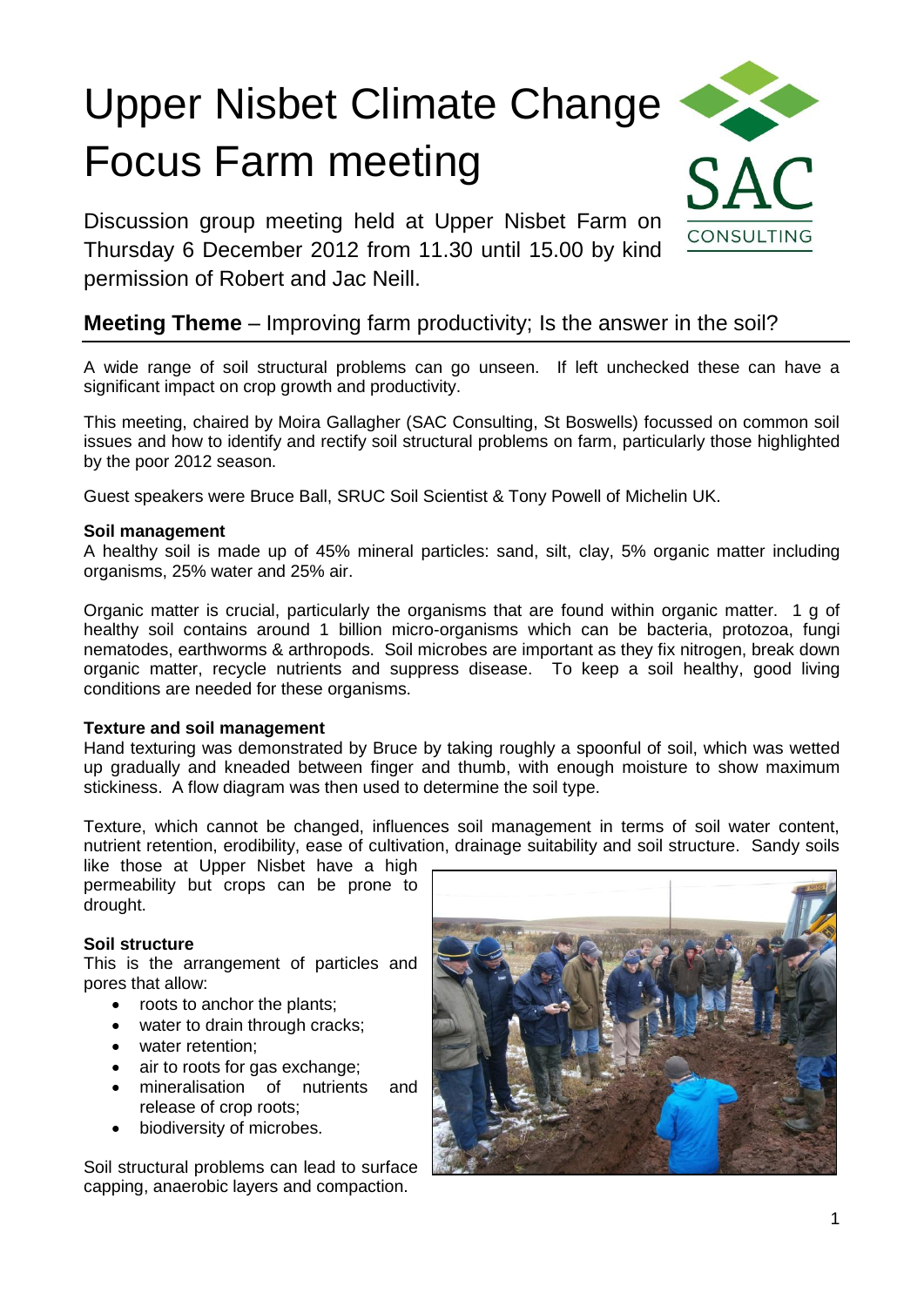# **Soil compaction**

Compaction is described as increased soil bulk density (compactness) and a decrease in porosity. This reduces drainage and water storage and increases the chances of ponding and run-off.



Compaction is due to applications of heavy loads, for example wheels and animals hooves, when the soil is wet, loose or weakly structured. Hence the importance of macropores and cracks within the soil structure, as they allow water to infiltrate and drain, keep the soil aerated reducing nitrous oxide loss by denitrification and increase water uptake of all plant nutrients, ultimately helping crops to achieve target yield. Compaction also influences mineralisation rates which are heavily dependent on microbial activity which is influenced by soil aeration and temperature.

Inspection pits (above) were dug in both arable (including tramlines) and grass fields to look at the effects the season had on soil structure.



*Under the tramlines it was easy to see that the clods were large and boxy and macroporosity was low with few pores and cracks. The soil also had a bad smell to it and was grey in colour.*

*Spit of soil from grassland with good soil structure*

# **Compaction restoration**

A few key messages were given:

- Soil needs to be dry before remediation work is carried out, avoid traffic on wet soils.
- Build up soil organic matter by incorporating straw.
- Plough in good conditions.

# **Machinery options to minimise compaction**

Two main options were discussed:

- 1. Reduce weight (effect subsoil compaction) remove ballast and when not necessary, lighter machines, more axles.
- 2. Reduce ground pressure (affects topsoil) wide tyres, dual wheels, tracker vehicles and specialised low ground pressure machines.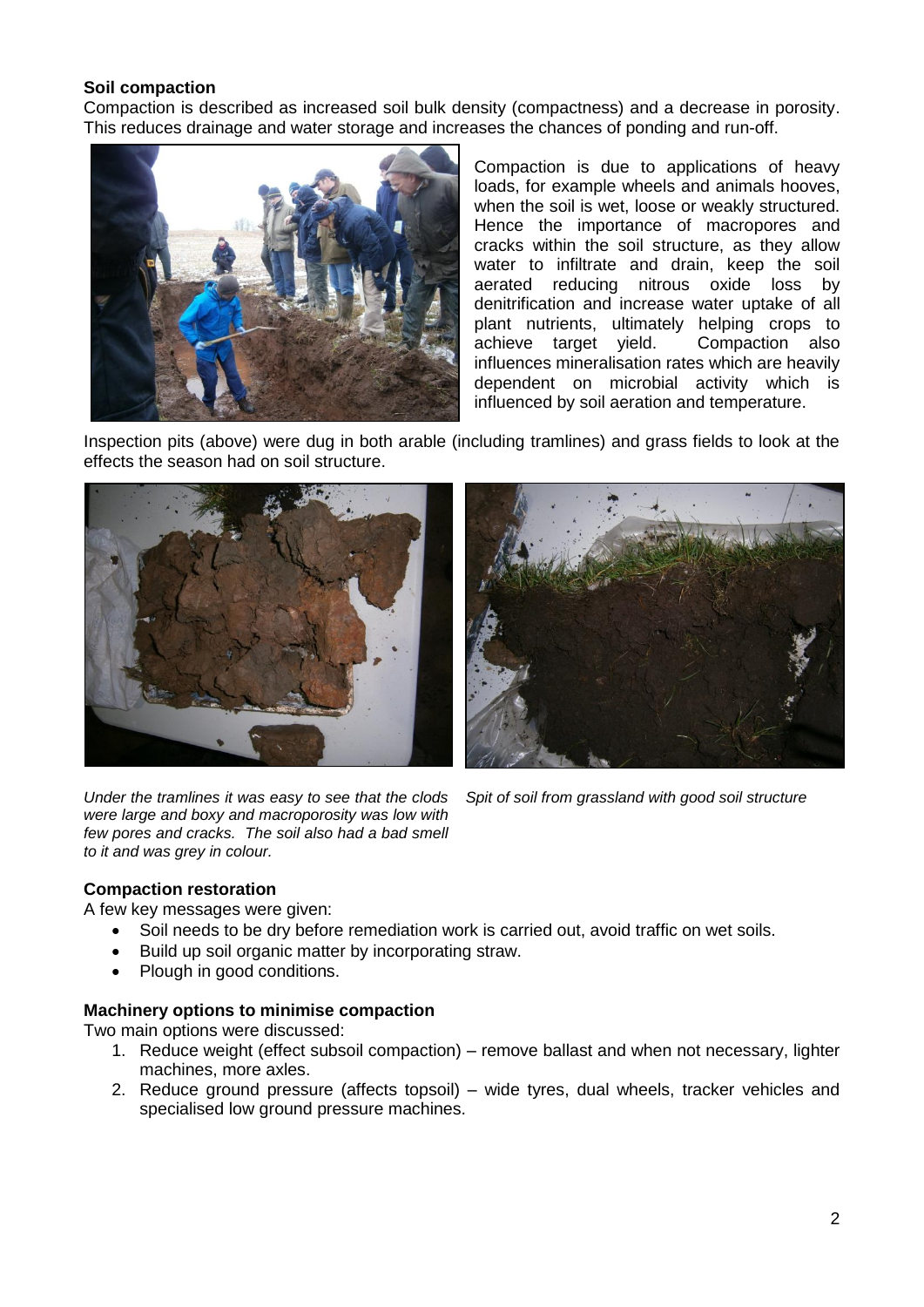# **Livestock options**

Measures can also be undertaken to avoid poaching and compaction:

- 1. Improve drainage.
- 2. Align wet paddocks with lanes
- 3. Smaller cows.
- 4. Grasses with dense tillering.
- 5. On/off and strip grazing.
- 6. Alleviate compaction damage using aerators.

# **Compaction remediation**

Due to the difficult summer compaction has occurred in many fields. There are a number of ways that this can be alleviated but firstly, the location and depth of the compaction must be determined by digging a small inspection pit. Action to remediate of compacted soils will depend on the type of compaction found:

# 1. Surface layer compaction

The aim here with remedial work is to re-open the macropores. The soil aggregates should be displaced sufficiently so as they don't return to their original position after subsequent traffic. Remember also that if soil is physically broken up, it can become far more susceptible to compaction then re-compaction after subsoiling.

# 2. Severe wheel rutting after harvest

Make fissures across the ruts (e.g. with tines to 30-35 cm). The aim of this action is to allow water to drain into the adjacent, uncompacted soil.

# 3. Subsurface compacted layers (pans)

Make fissures through the layer with minimal break-up and soil re-arrangement. This will keep the support capacity of the compacted layer while creating pathways for drainage and root movement through to the rootable layer below.

# **Soil types & minimum tillage**

The drier and more stable structured a soil, then the greater the chances of success and mitigation of climate change with minimum tillage.

Both direct drilling and minimum tillage (5-15 cm depth) are likely to succeed on freely drained soils. Minimum tillage is possible on other soils but great care in soil management is needed on clay soils and where drainage is poor due to likely seedbed problems and waterlogging.

Tony Powell set up a demonstration to illustrate the pressure beneath a tyre and it was easy to see how soil compaction can occur. The depth to which compaction occurs when tyres with 12 psi and a wheel load of 1,650 lbs are used on dry, moist and wet soils varied from 40 – 60 cm.

Another demonstration illustrated how correctly inflated low ground pressure type can reduce compaction and as a consequence surface run-off and sediment loss; keeping valuable soils and nutrients on the farm.

# **Summary**

Key points from the meeting included

- Working with poor soil structure costs you money.
- Top soil is alive care for it, every time you drive over it think of the cost.
- Remember the subsoil.
- Min-till could help to protect soils but it is not suitable for all sites.
- Correctly inflated low ground pressure tyres reduce compaction.

Moira thanked the group and speakers for their input. Further information was provided at the meeting, including the Farming for a Better Climate practical guides available at: [http://www.sruc.ac.uk/downloads/120198/improve\\_farm\\_efficiency](http://www.sruc.ac.uk/downloads/120198/improve_farm_efficiency)